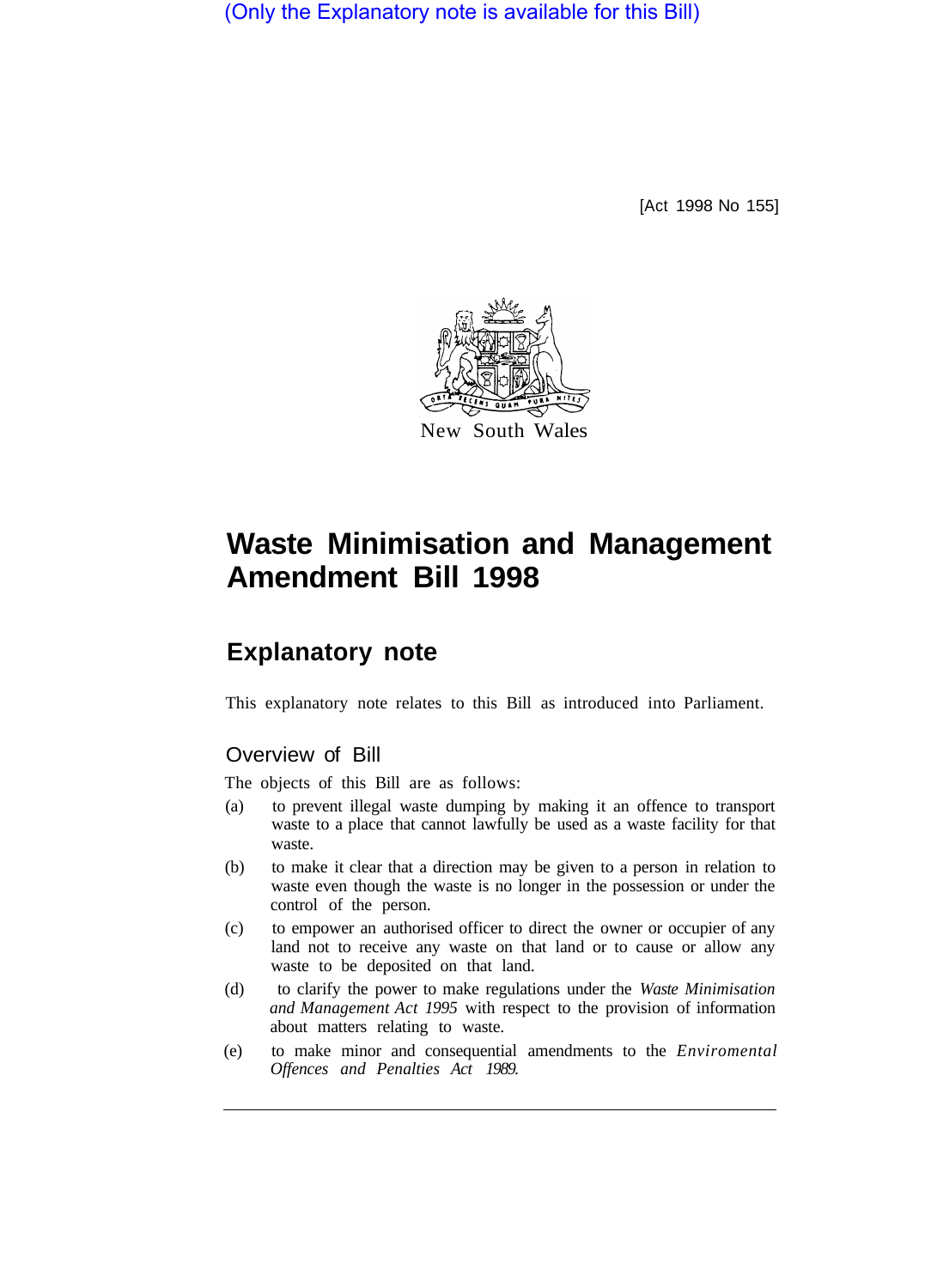Waste Minimisation and Management Amendment Bill 1998 [Act 1998 No 155]

Explanatory note

### Outline of provisions

**Clause 1** sets out the name (also called the short title) of the proposed Act.

**Clause 2** provides for the commencement of the proposed Act on a day or days to be appointed by proclamation.

**Clause 3** is a formal provision giving effect to the amendments to the *Waste Minimisation and Management Act 1995* set out in Schedule 1.

**Clause 4** is a formal provision giving effect to the amendments to the *Environmental Offences and Penalties Act 1989* set out in Schedule 2.

#### **Schedule 1 Amendment of Waste Minimisation and Management Act 1995**

#### **Illegal waste dumping**

At present under section 63 of the *Waste Minimisation and Management Act 1995.* it is an offence to dispose of waste on land without the consent of the owner or occupier of the land. Even though it is an offence under section 64 of the Act for the owner or occupier of the land to cause. permit or allow the land to be used as an unlawful waste facility. the person who transports or owns the waste can dump it anywhere so long as they do so with lawful authority (ie if they obtain the consent of the owner or occupier of the land).

**Schedule 1 [2] replaces section 63 to make it an offence for a person to** transport (ie convey and deposit) waste to a place that cannot lawfully be used as a waste facility for the waste. If waste is transported in contravention of the proposed section. both the transporter and the owner (eg the person who owned the waste before it was transported) will be guilty of an offence against the *Environmental Offences and Penalties Act 1989* ("the EOP Act"). The defendant will have the onus of proving that the place to which the waste was transported can lawfully be used as a waste facility for the waste. However, it will be a defence if the defendant establishes that the owner or occupier of the place gave the defendant (or displayed at the place) an approved notice certifying that the place could lawfully be used as a waste facility for the waste. **Schedule 1 [5]** provides that it will be an offence for the owner or occupier to falsely certify that the place could lawfully be used as such a waste facility.

**Schedule 1 [1]** makes a consequential amendment to the heading to Part 6 of the Act.

Explanatory note page 2